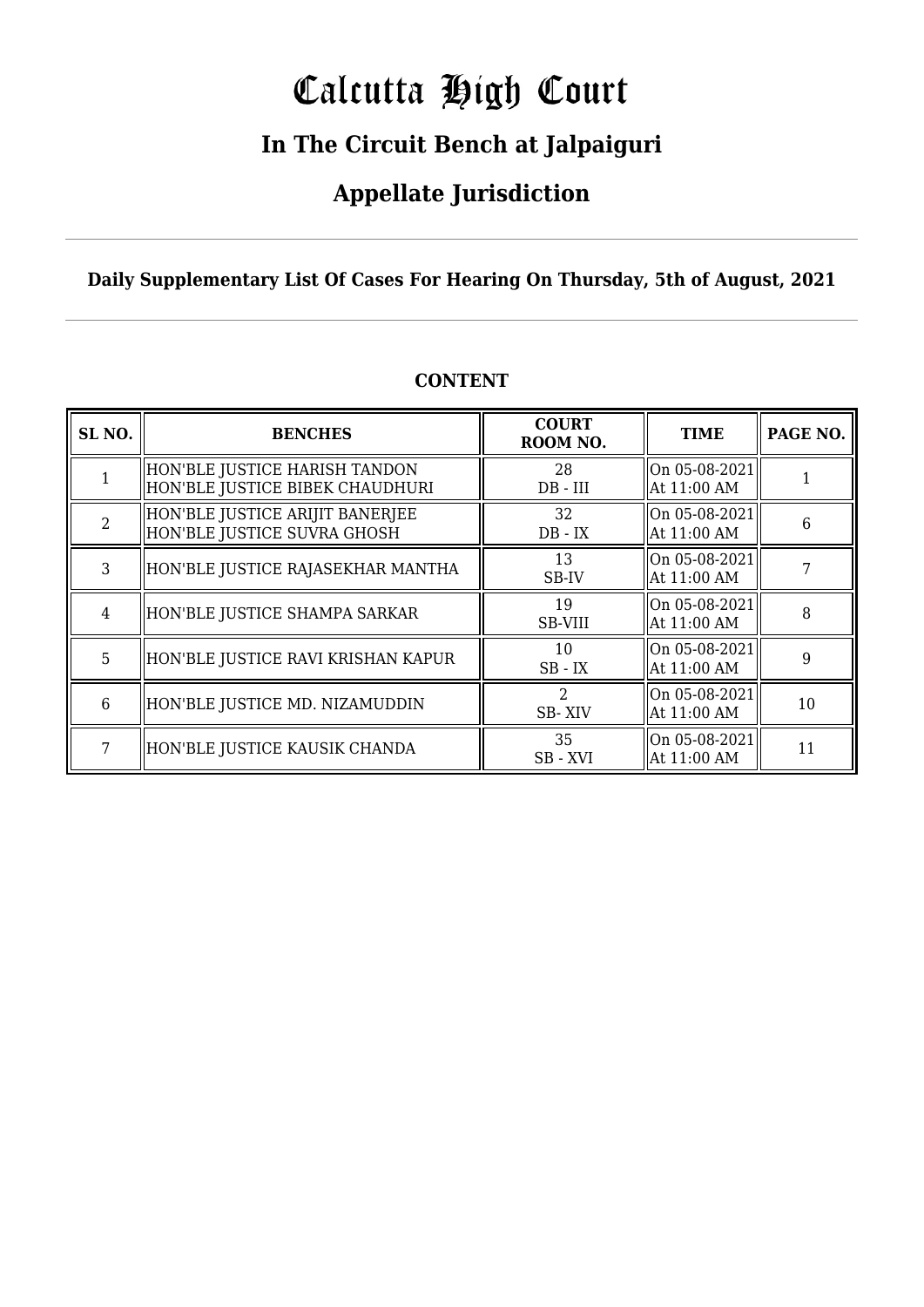

**DAILY CAUSELIST For Thursday The 5th August 2021**

**COURT NO. 28**

**DIVISION BENCH (DB - III)**

**AT 11:00 AM**

#### **HON'BLE JUSTICE HARISH TANDON HON'BLE JUSTICE BIBEK CHAUDHURI**

**(VIA VIDEO CONFERENCE)**

**FROM PRINCIPAL BENCH**

#### **APPLICATION FOR BAIL**

| 1 | CRM/690/2021 | <b>LALAN ROY</b><br><b>VS</b><br>State of West Bengal                                   | <b>ABHIJIT GANGULY</b>                 |
|---|--------------|-----------------------------------------------------------------------------------------|----------------------------------------|
| 2 | CRM/704/2021 | NAIMUL HAQUE @ ALI @<br><b>NAIMUL ISLAM</b><br>VS<br>THE STATE OF WEST<br><b>BENGAL</b> | <b>JAYDEEP KANTA</b><br><b>BHOWMIK</b> |
| 3 | CRM/736/2021 | MANJOY MANDAL AND ANR JEENIA RUDRA<br><b>VS</b><br>THE STATE OF WEST<br><b>BENGAL</b>   |                                        |
| 4 | CRM/779/2021 | <b>SASHI SAHANI</b><br>VS<br>THE STATE OF WEST<br><b>BENGAL</b>                         | <b>JAYDEEP KANTA</b><br><b>BHOWMIK</b> |
| 5 | CRM/804/2021 | SAHIDUL HAQUE@SAIDUL<br><b>HAQUE</b><br><b>VS</b><br>State of West Bengal               | <b>AMAL KUMAR SAHA</b>                 |
|   |              | <b>APPLICATION FOR ANTICIPATORY BAIL</b>                                                |                                        |
| 6 | CRM/672/2021 | <b>AJAY SARKAR</b><br><b>VS</b><br>THE STATE OF WEST<br><b>BENGAL</b>                   | DEBAJIT KUNDU                          |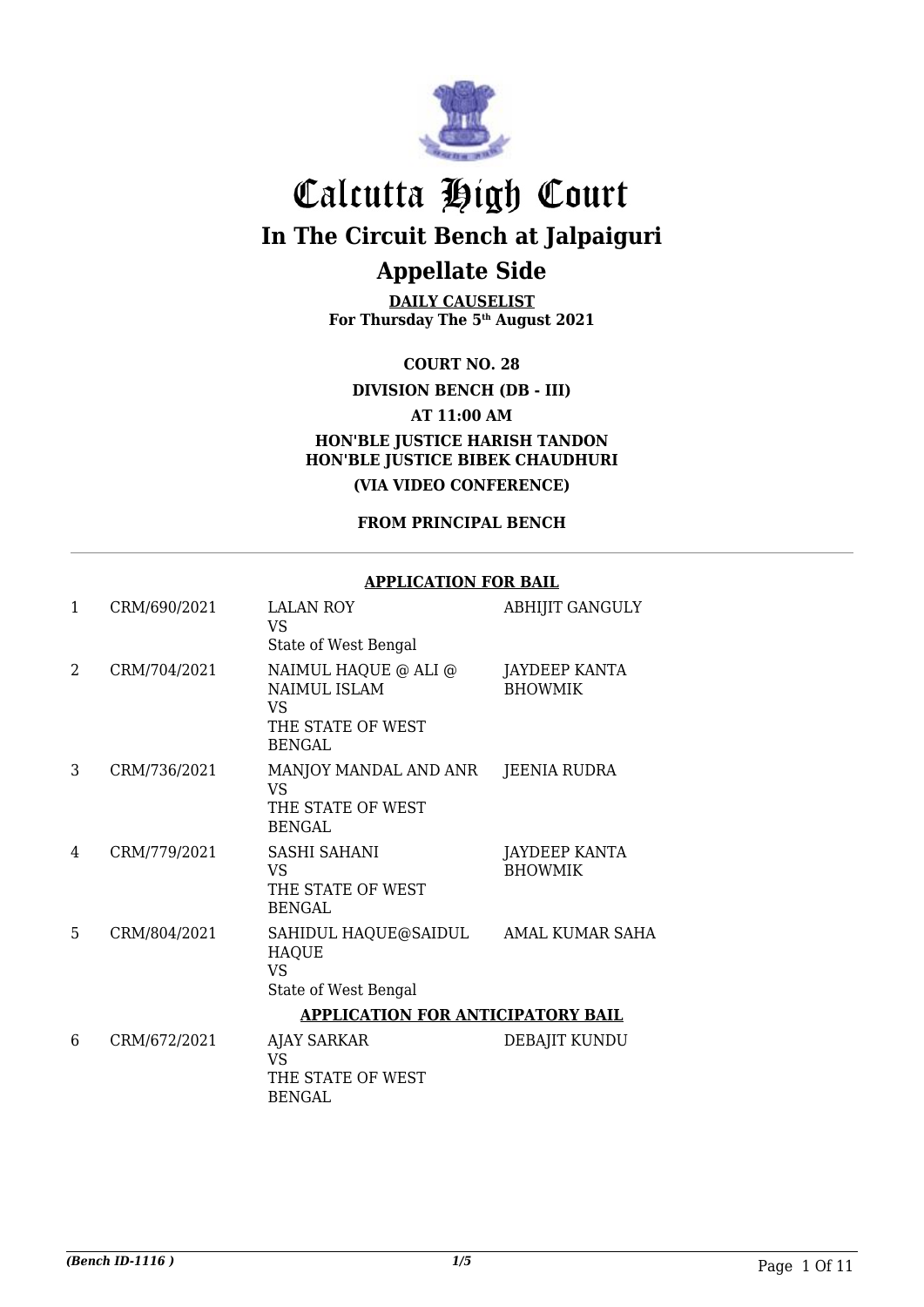| 7  | CRM/679/2021 | <b>FIDOUS ALIAS FIRDUS</b><br><b>ISLAM ALIAS FIRDOUS</b><br>ALIAS FIRDOUS ISLAM<br><b>VS</b><br>THE STATE OF WEST<br><b>BENGAL</b> | DEBORSHI DHAR                   |
|----|--------------|------------------------------------------------------------------------------------------------------------------------------------|---------------------------------|
| 8  | CRM/685/2021 | NABI HOSSAIN MIYA @<br><b>NAYAN AND ORS</b><br><b>VS</b><br>THE STATE OF WEST<br><b>BENGAL</b>                                     | <b>SUDIP GUHA</b>               |
| 9  | CRM/686/2021 | SAHIDAR RAHAMAN @<br>SAHIDAR ALI AND ANR<br><b>VS</b><br>THE STATE OF WEST<br><b>BENGAL</b>                                        | <b>SUDIP GUHA</b>               |
| 10 | CRM/729/2021 | <b>ARIF HOSSAIN</b><br><b>VS</b><br>THE STATE OF WEST<br><b>BENGAL</b>                                                             | MADHUSHRI DUTTA                 |
| 11 | CRM/728/2021 | AMIR HOSSAIN AND ORS<br><b>VS</b><br>THE STATE OF WEST<br><b>BENGAL</b>                                                            | <b>JEENIA RUDRA</b>             |
| 12 | CRM/735/2021 | RAHAMAN ALI AND ANR<br><b>VS</b><br>THE STATE OF WEST<br><b>BENGAL</b>                                                             | DEBAJIT KUNDU                   |
| 13 | CRM/739/2021 | <b>BIMAL BARMAN</b><br><b>VS</b><br>THE STATE OF WEST<br><b>BENGAL</b>                                                             | <b>SUDIP GUHA</b>               |
| 14 | CRM/803/2021 | <b>ARUN KUMAR</b><br>VS<br>State of West Bengal                                                                                    | <b>SURYANEEL DAS</b>            |
| 15 | CRM/782/2021 | ICHHAB SEKH @ RAFIKUL ARPITA SAHA<br><b>SEKH AND ORS</b><br><b>VS</b><br>THE STATE OF WEST<br><b>BENGAL</b>                        |                                 |
| 16 | CRM/692/2021 | TAPASH SARKAR @ TAPAS<br><b>SARKAR</b><br><b>VS</b><br>THE STATE OF WEST<br><b>BENGAL</b>                                          | <b>SUDIP GUHA</b>               |
| 17 | CRM/700/2021 | GOVINDA SARKAR @<br>GOVINDA KIRTANIA AND<br><b>ORS</b><br><b>VS</b><br>THE STATE OF WEST<br><b>BENGAL</b>                          | JAYDEEP KANTA<br><b>BHOWMIK</b> |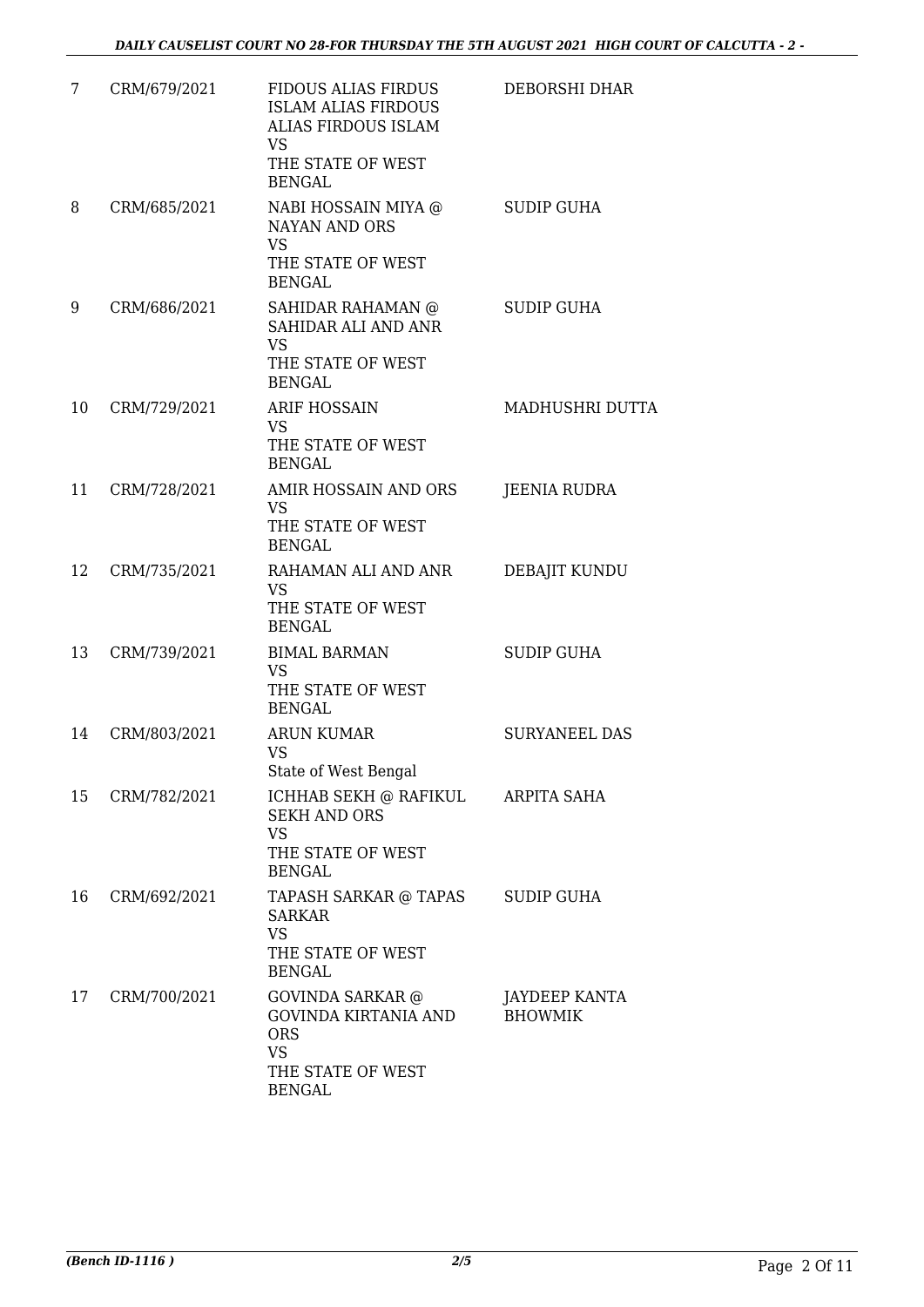| 18 | CRM/708/2021 | <b>BISWAJIT KIRTANIA</b><br><b>VS</b><br>THE STATE OF WEST<br><b>BENGAL</b>                                    | <b>JAYDEEP KANTA</b><br><b>BHOWMIK</b> |
|----|--------------|----------------------------------------------------------------------------------------------------------------|----------------------------------------|
| 19 | CRM/709/2021 | SUREN CHANDRA ROY @<br><b>SUREN ROY AND ORS</b><br><b>VS</b><br>THE STATE OF WEST<br><b>BENGAL</b>             | <b>JAYDEEP KANTA</b><br><b>BHOWMIK</b> |
| 20 | CRM/710/2021 | SURANJIT SARKAR<br><b>VS</b><br>State of West Bengal                                                           | KUSHAL KUMAR<br>MUKHERJEE              |
| 21 | CRM/711/2021 | KIRAN CHANDRA HALDAR<br>@ KIRAN HALDAR<br><b>VS</b><br>State of West Bengal                                    | <b>SHAHAN SHAH</b>                     |
| 22 | CRM/712/2021 | SARAT CHANDRA ROY @<br>SHARAT CHANDRA ROY<br><b>AND ORS</b><br><b>VS</b><br>THE STATE OF WEST<br><b>BENGAL</b> | HILLOL SAHA<br><b>PODDER</b>           |
| 23 | CRM/714/2021 | <b>MADHABI DAS</b><br><b>VS</b><br>STATE OF WEST BENGAL                                                        | <b>JAYANT KUMAR</b><br><b>SINGH</b>    |
| 24 | CRM/717/2021 | <b>MANIK SEN</b><br><b>VS</b><br>THE STATE OF WEST<br><b>BENGAL</b>                                            | MADHUSHRI DUTTA                        |
| 25 | CRM/719/2021 | NIRMAL BARMAN<br><b>VS</b><br>State of West Bengal                                                             | SANTANU MAJI                           |
| 26 | CRM/724/2021 | <b>ARJUN SARKAR</b><br><b>VS</b><br>State of West Bengal                                                       | RATAN CHANDRA<br><b>ROY</b>            |
| 27 | CRM/726/2021 | AKKES ALI@AKKESH SEKH<br>AND ORS<br><b>VS</b><br>State of West Bengal                                          | RATAN CHANDRA<br><b>ROY</b>            |
| 28 | CRM/732/2021 | FULBAR SEKH@FULBAR ALI<br><b>AND ORS</b><br><b>VS</b><br>State of West Bengal                                  | RATAN CHANDRA<br><b>ROY</b>            |
| 29 | CRM/733/2021 | <b>JUGAL SARKAR</b><br><b>VS</b><br>THE STATE OF WEST<br><b>BENGAL</b>                                         | JAYDEEP KANTA<br><b>BHOWMIK</b>        |
| 30 | CRM/747/2021 | JAHANGIR MIA @ JAHANGIR<br><b>HOSSAIN</b><br><b>VS</b><br>THE STATE OF WEST<br><b>BENGAL</b>                   | <b>SUMAN SEHANABIS</b><br>(MANDAL)     |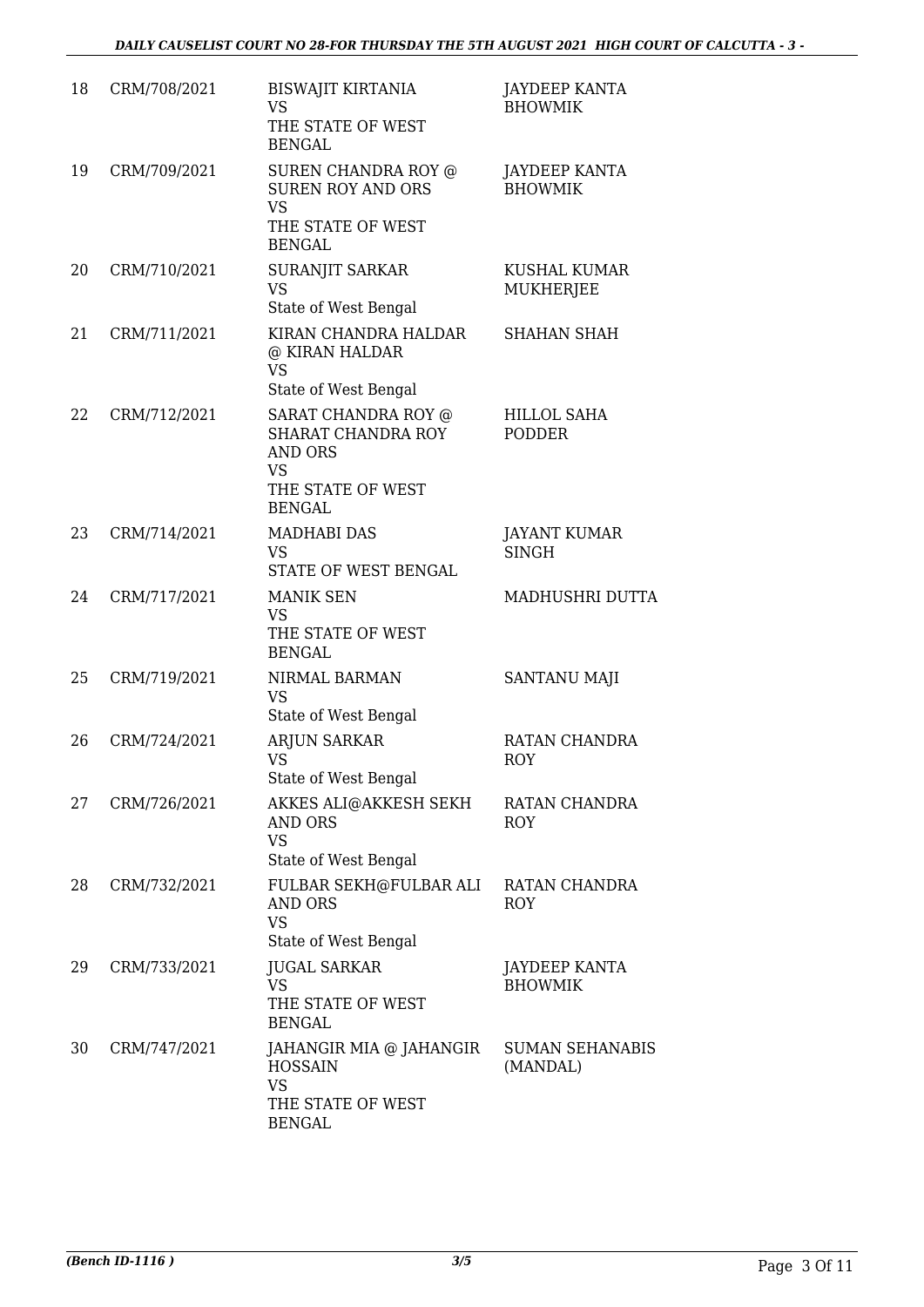| 31 | CRM/754/2021                                    | <b>AJAY SARKAR</b><br><b>VS</b><br>State of West Bengal                    | <b>ARINDAM SEN</b>                                                       |
|----|-------------------------------------------------|----------------------------------------------------------------------------|--------------------------------------------------------------------------|
| 32 | CRM/761/2021                                    | ASHIM KIRTANIYA AND<br><b>ANR</b><br><b>VS</b>                             | <b>JEENIA RUDRA</b>                                                      |
|    |                                                 | State of West Bengal                                                       |                                                                          |
| 33 | CRM/764/2021                                    | RATUL MALAKAR<br><b>VS</b><br>State of West Bengal                         | <b>SANANDA</b><br><b>BHATTACHARYYA</b>                                   |
| 34 | CRM/776/2021                                    | PINTU BISWAS AND ANR<br><b>VS</b>                                          | <b>SUDHINDRA DAS</b>                                                     |
| 35 | CRM/777/2021                                    | State of West Bengal<br><b>TARAK SAHA</b><br><b>VS</b>                     | <b>JEENIA RUDRA</b>                                                      |
|    |                                                 | State of West Bengal                                                       |                                                                          |
| 36 | CRM/778/2021                                    | MANTOSH DAKUA AND ORS<br><b>VS</b><br>THE STATE OF WEST<br><b>BENGAL</b>   | <b>HILLOL SAHA</b><br><b>PODDER</b>                                      |
| 37 | CRM/780/2021                                    | HIRANMOY ROY @<br><b>HIRANMAY ROY</b><br>VS                                | ANIRBAN BANERJEE                                                         |
|    |                                                 | THE STATE OF WEST<br><b>BENGAL</b>                                         |                                                                          |
| 38 | CRM/781/2021                                    | NAREN BARMAN @ BUDU<br><b>VS</b><br>THE STATE OF WEST<br><b>BENGAL</b>     | <b>HILLOL SAHA</b><br><b>PODDER</b>                                      |
| 39 | CRM/785/2021                                    | <b>BIKASH PRADHAN AND ANR</b><br><b>VS</b><br>State of West Bengal         | RANJIT SINGH                                                             |
| 40 | CRM/790/2021                                    | SATYAKI CHAKRABORTY<br>VS<br>State of West Bengal                          | PUJA GOSWAMI                                                             |
| 41 | CRM/798/2021                                    | <b>JOYDEEP MANDAL</b> @<br>HODOL<br><b>VS</b>                              | <b>SAYAN KANJILAL</b>                                                    |
|    |                                                 | State of West Bengal                                                       |                                                                          |
|    |                                                 | <b>APPLICATION</b>                                                         |                                                                          |
| 42 |                                                 | IA NO. CRAN/1/2021 BANI BANERJEE AND ORS<br><b>Vs</b><br>THE STATE OF WEST | <b>HILLOL SAHA</b><br><b>PODDER</b><br><b>HILLOL SAHA</b>                |
|    | In CRM/292/2021                                 | <b>BENGAL</b>                                                              | <b>PODDER</b>                                                            |
| 43 | IA NO. CRAN/1/2021 SAHEB ALI<br>In CRM/458/2021 | Vs<br>THE STATE OF WEST<br><b>BENGAL</b>                                   | <b>SUMAN SEHANABIS</b><br>(MANDAL)<br><b>SUMAN SEHANABIS</b><br>(MANDAL) |
| 44 | IA NO. CRAN/1/2021 SAHANUR MIA                  | Vs                                                                         | <b>HILLOL SAHA</b><br><b>PODDER</b>                                      |
|    | In CRM/499/2021                                 | THE STATE OF WEST<br><b>BENGAL</b>                                         | HILLOL SAHA<br>PODDER                                                    |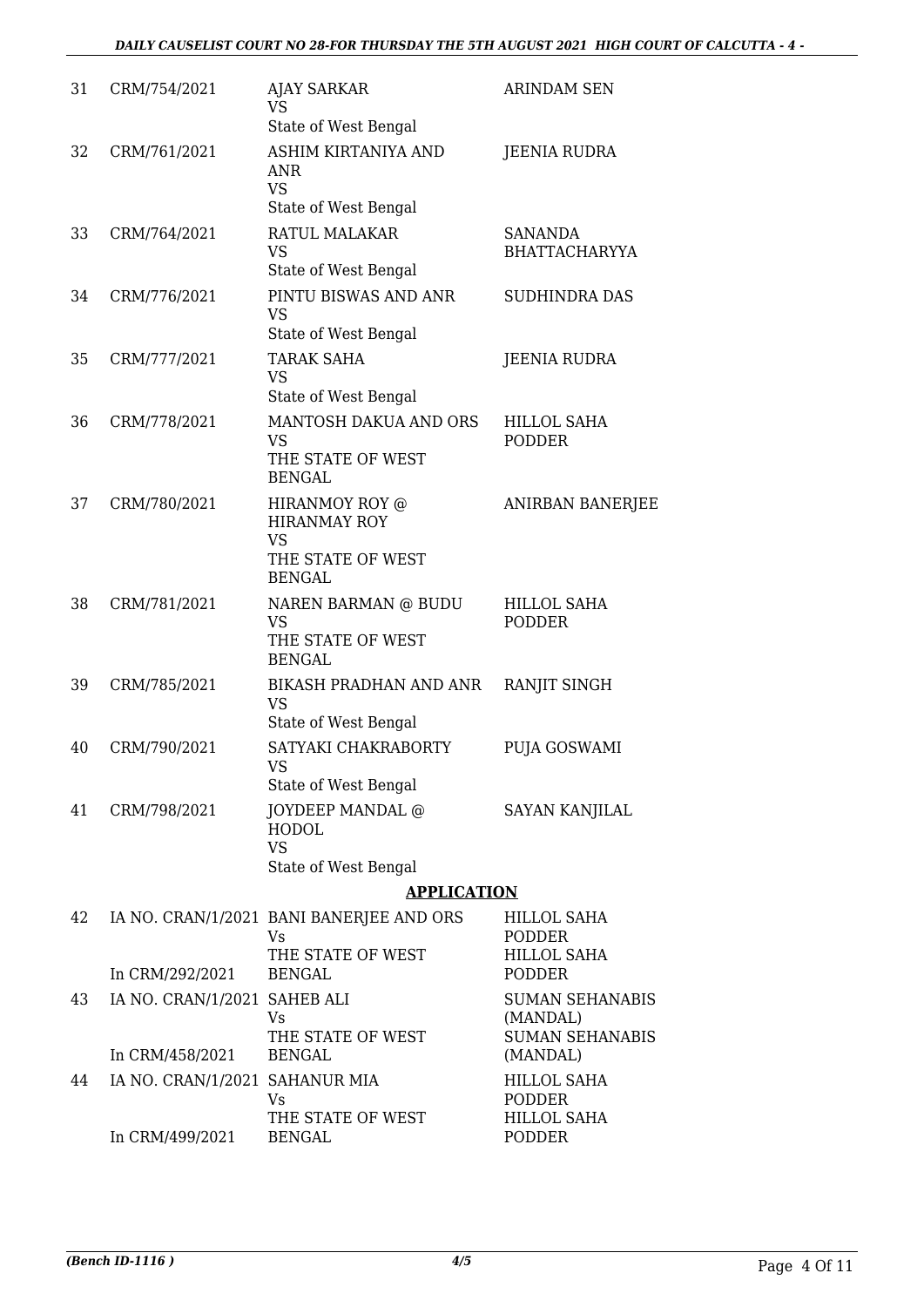|                 | <b>ORS</b><br>Vs                                          | <b>HILLOL SAHA</b><br><b>PODDER</b><br><b>HILLOL SAHA</b>                                                                                                                                      |
|-----------------|-----------------------------------------------------------|------------------------------------------------------------------------------------------------------------------------------------------------------------------------------------------------|
| In CRM/242/2021 | THE STATE OF WEST<br><b>BENGAL</b>                        | <b>PODDER</b>                                                                                                                                                                                  |
|                 | RAMESH MANJU BISHNOY@<br>RAMESH KUMAR BISHNOI             | PRITAM ROY<br>PRITAM ROY                                                                                                                                                                       |
| In CRM/497/2021 | Vs<br>THE STATE OF WEST<br><b>BENGAL</b>                  |                                                                                                                                                                                                |
|                 | <b>BARMAN</b><br>Vs.                                      | SUBHASISH MISRA<br>SUBHASISH MISRA                                                                                                                                                             |
| In CRM/534/2021 | THE STATE OF WEST<br><b>BENGAL</b>                        |                                                                                                                                                                                                |
|                 | Vs<br>THE STATE OF WEST                                   | SUBHASISH MISRA<br>SUBHASISH MISRA                                                                                                                                                             |
| In CRM/579/2021 | <b>BENGAL</b>                                             |                                                                                                                                                                                                |
|                 |                                                           |                                                                                                                                                                                                |
| CRM/74/2021     | SARJU SHARMA<br>VS.<br>THE STATE OF WEST<br><b>BENGAL</b> | <b>ANIRBAN BANERJEE</b>                                                                                                                                                                        |
|                 |                                                           | IA NO. CRAN/1/2021 SUSHANTA BARMAN AND<br>IA NO. CRAN/1/2021 RAMESH MANJU BISHNOI@<br>IA NO. CRAN/1/2021 RAJU BARMAN @ BABAI<br>IA NO. CRAN/2/2021 CHANDAN LASKAR<br><b>RELAXATION OF BAIL</b> |

IA NO: CRAN/1/2021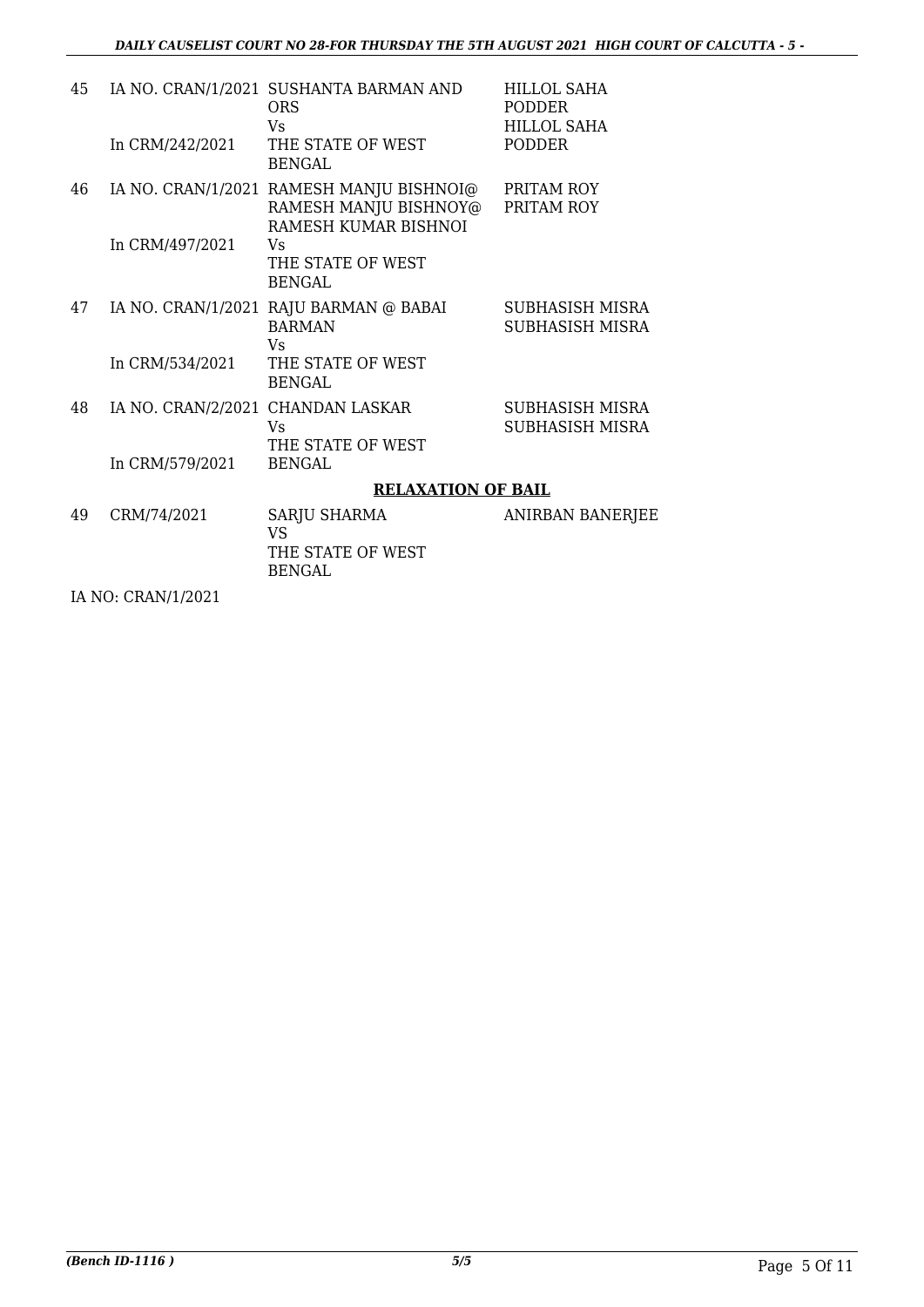

**DAILY CAUSELIST For Thursday The 5th August 2021**

**COURT NO. 32**

**DIVISION BENCH (DB - IX)**

**AT 11:00 AM**

**HON'BLE JUSTICE ARIJIT BANERJEE HON'BLE JUSTICE SUVRA GHOSH**

**(VIA VIDEO CONFERENCE)**

**FROM PRINCIPAL BENCH**

#### **APPLICATION FOR BAIL**

| 1                           | CRM/767/2021<br>$(05-08-2021)$                                      | <b>SANJAY KUMAR PAUL @</b><br><b>SANJAY PAUL</b><br><b>VS</b><br><b>STATE OF WEST BENGAL</b>         | SHIBAJI KUMAR DAS                                                         |
|-----------------------------|---------------------------------------------------------------------|------------------------------------------------------------------------------------------------------|---------------------------------------------------------------------------|
| $\mathcal{D}_{\mathcal{L}}$ | CRM/783/2021<br>$(06-08-2021)$                                      | RAGHUNATH BARMAN<br>VS<br>THE STATE OF WEST<br><b>BENGAL</b>                                         | RATAN CHANDRA<br><b>ROY</b>                                               |
| 3                           | CRM/784/2021<br>$(06-08-2021)$                                      | ALAMIN HAQUE @<br><b>ALAMMIN</b><br>VS<br>State of West Bengal                                       | RATAN CHANDRA<br><b>ROY</b>                                               |
| 4                           | IA NO. CRAN/1/2021 RUSTOM MIAH<br>$(05-08-2021)$<br>In CRM/509/2021 | Vs<br>(Main File Not Here) THE STATE OF WEST<br><b>BENGAL</b>                                        | <b>ARUSHI RATHORE</b><br><b>ARUSHI RATHORE</b>                            |
| 5                           | $(05-08-2021)$<br>In CRM/479/2021                                   | IA NO. CRAN/1/2021 SOHONLAL AND ANR<br>Vs<br>(Main File Not Here) THE STATE OF WEST<br><b>BENGAL</b> | JAYDEEP KANTA<br><b>BHOWMIK</b><br><b>JAYDEEP KANTA</b><br><b>BHOWMIK</b> |
| 6                           | CRM/648/2021                                                        | IJAJ ALAM<br>VS <sub>1</sub><br>THE STATE OF WEST<br><b>BENGAL</b>                                   | <b>BABLU MITRA</b>                                                        |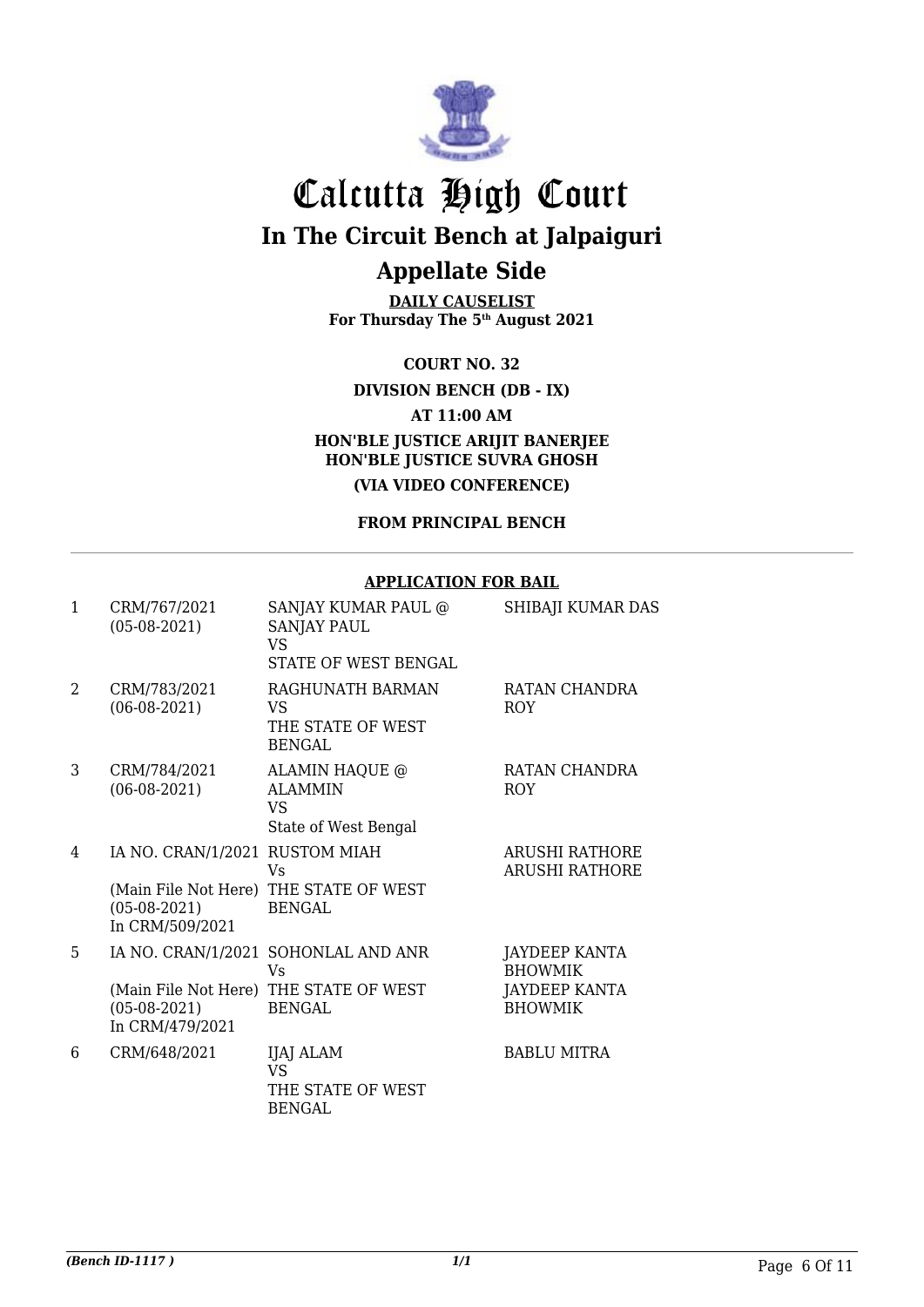

**DAILY CAUSELIST For Thursday The 5th August 2021**

**COURT NO. 13 SINGLE BENCH (SB-IV) AT 11:00 AM HON'BLE JUSTICE RAJASEKHAR MANTHA (VIA VIDEO CONFERENCE)**

**FROM PRINCIPAL BENCH**

#### **MOTION**

1 WPA/1104/2021 BINA CICILIA BARLA KUJUR @ BINA CICILIA KUJUR VS THE UNITED INDIA INSURANCE COMPANY LIMITED AND ORS DEBAJIT KUNDU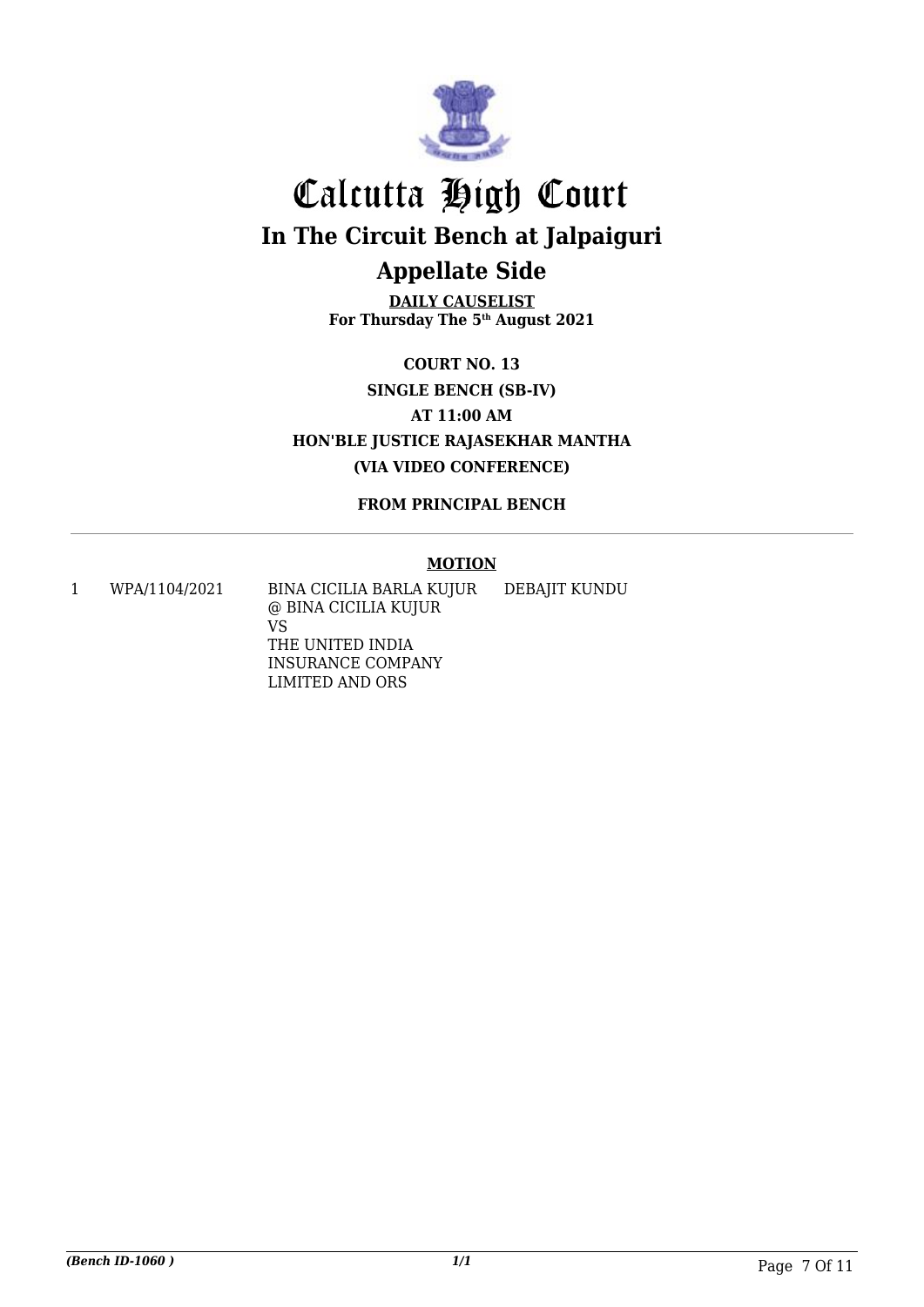

**DAILY CAUSELIST For Thursday The 5th August 2021**

**COURT NO. 19 SINGLE BENCH (SB-VIII) AT 11:00 AM HON'BLE JUSTICE SHAMPA SARKAR (VIA VIDEO CONFERENCE)**

**FROM PRINCIPAL BENCH**

#### **MOTION**

|   | WPA/1121/2021 | <b>SEKHAR CHOWDHURY</b><br>VS<br>SILIGURI MUNICIPAL<br><b>CORPORATION AND ORS</b> | SUKANYA ADHIKARY |
|---|---------------|-----------------------------------------------------------------------------------|------------------|
| 2 | WPA/1129/2021 | ABUAL AJAD<br>VS<br>STATE OF WEST BENGAL<br>AND ORS.                              | KAUSTUV SHOME    |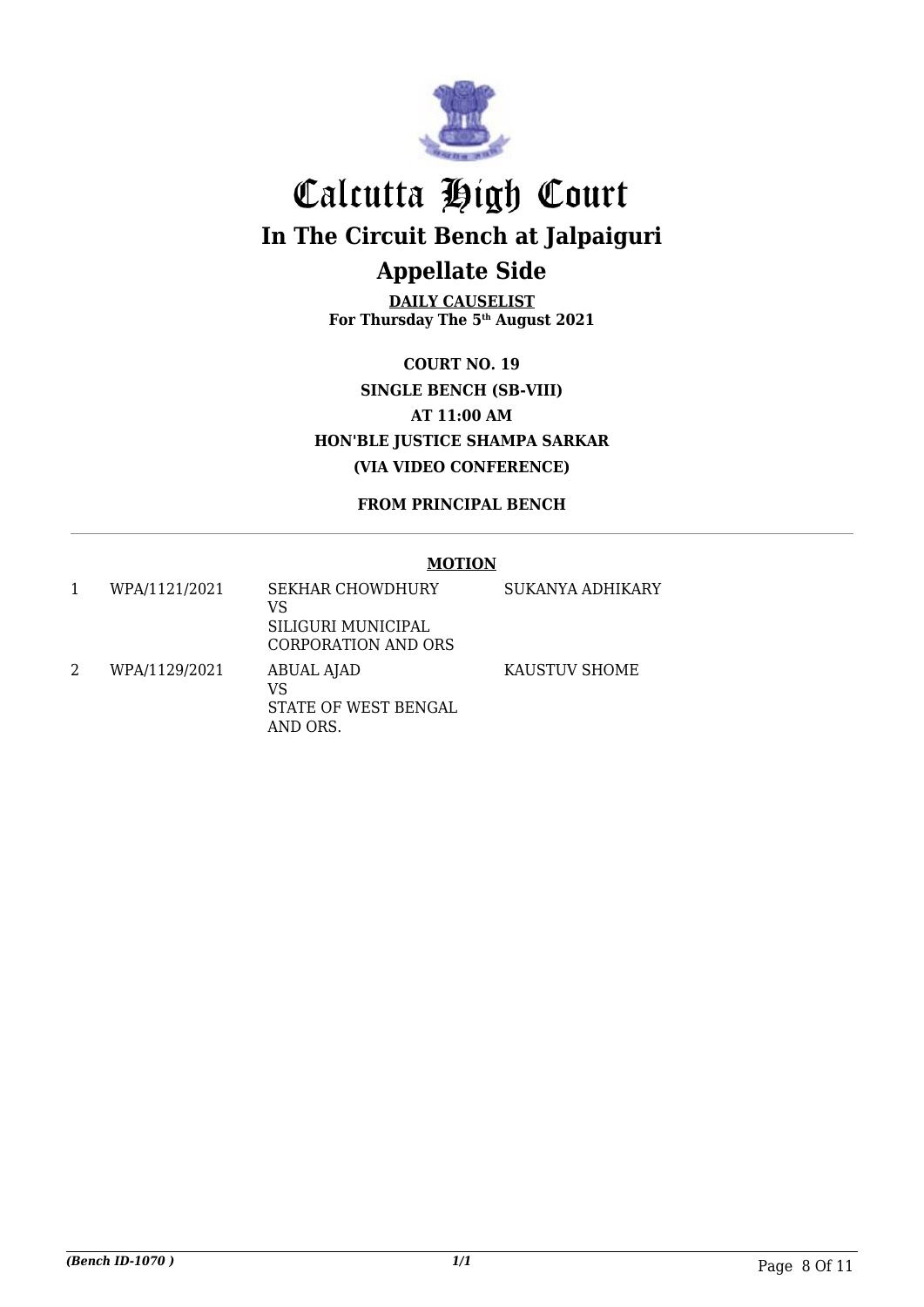

**DAILY CAUSELIST For Thursday The 5th August 2021**

**COURT NO. 10 SINGLE BENCH (SB - IX) AT 11:00 AM HON'BLE JUSTICE RAVI KRISHAN KAPUR (VIA VIDEO CONFERENCE)**

**FROM PRINCIPAL BENCH**

#### **MOTION**

ARINDAM DAS

1 WPA/1114/2021 SABITA ROY

VS UNION OF INDIA AND ORS

*(Bench ID-1046 ) 1/1* Page 9 Of 11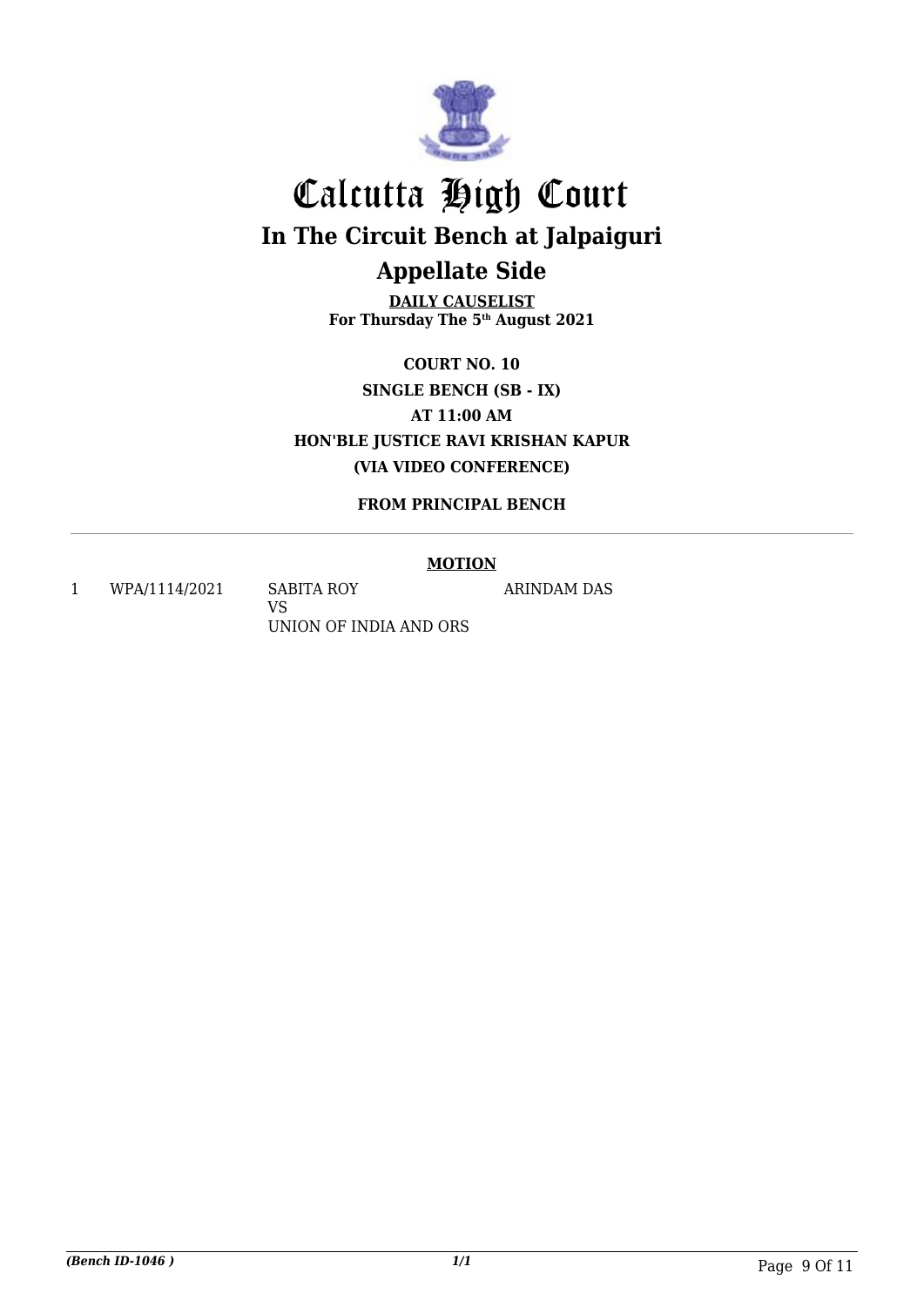

**DAILY CAUSELIST For Thursday The 5th August 2021**

**COURT NO. 2 SINGLE BENCH (SB- XIV) AT 11:00 AM HON'BLE JUSTICE MD. NIZAMUDDIN (VIA VIDEO CONFERENCE)**

**FROM PRINCIPAL BENCH**

#### **MOTION**

1 WPA/1117/2021 (NTW) MANOJ PATIL VS Union of India AND ORS 2 WPA/1128/2021 CHANDAN CHATTERJEE VS Union of India AND ORS

KAUSTUV SHOME

PROTYUSH **CHATTERJEE**